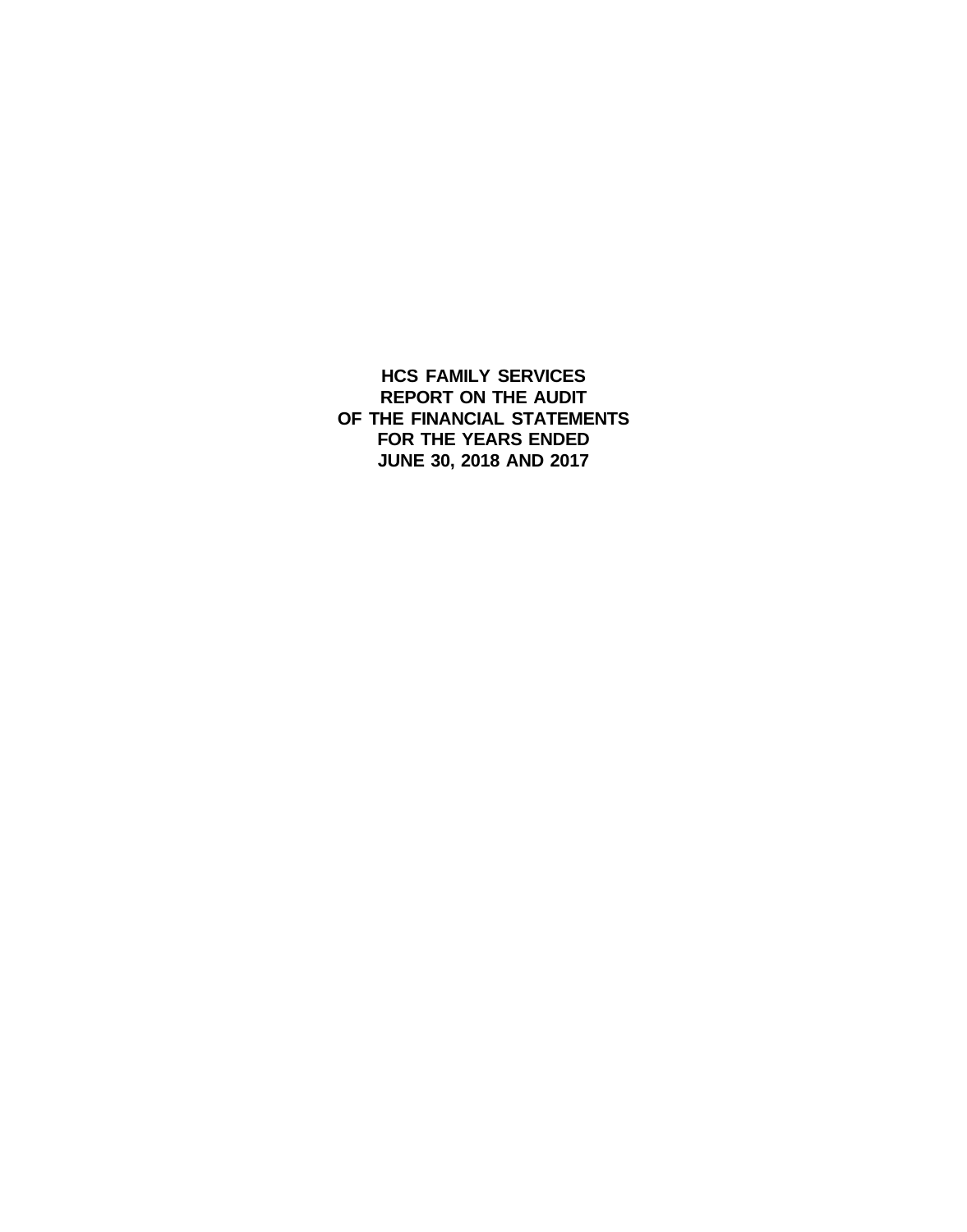# **HCS FAMILY SERVICES TABLE OF CONTENTS**

|                                         | Page     |
|-----------------------------------------|----------|
| Independent Auditors' Report            | $2 - 3$  |
| <b>Statements of Financial Position</b> | 4        |
| <b>Statement of Activities</b>          |          |
| For the Year Ended June 30, 2018        | 5        |
| For the Year Ended June 30, 2017        | 6        |
| <b>Statement of Functional Expenses</b> |          |
| For the Year Ended June 30, 2018        | 7        |
| For the Year Ended June 30, 2017        | 8        |
| <b>Statements of Cash Flows</b>         | $9 - 10$ |
| Notes to the Financial Statements       | 11 - 15  |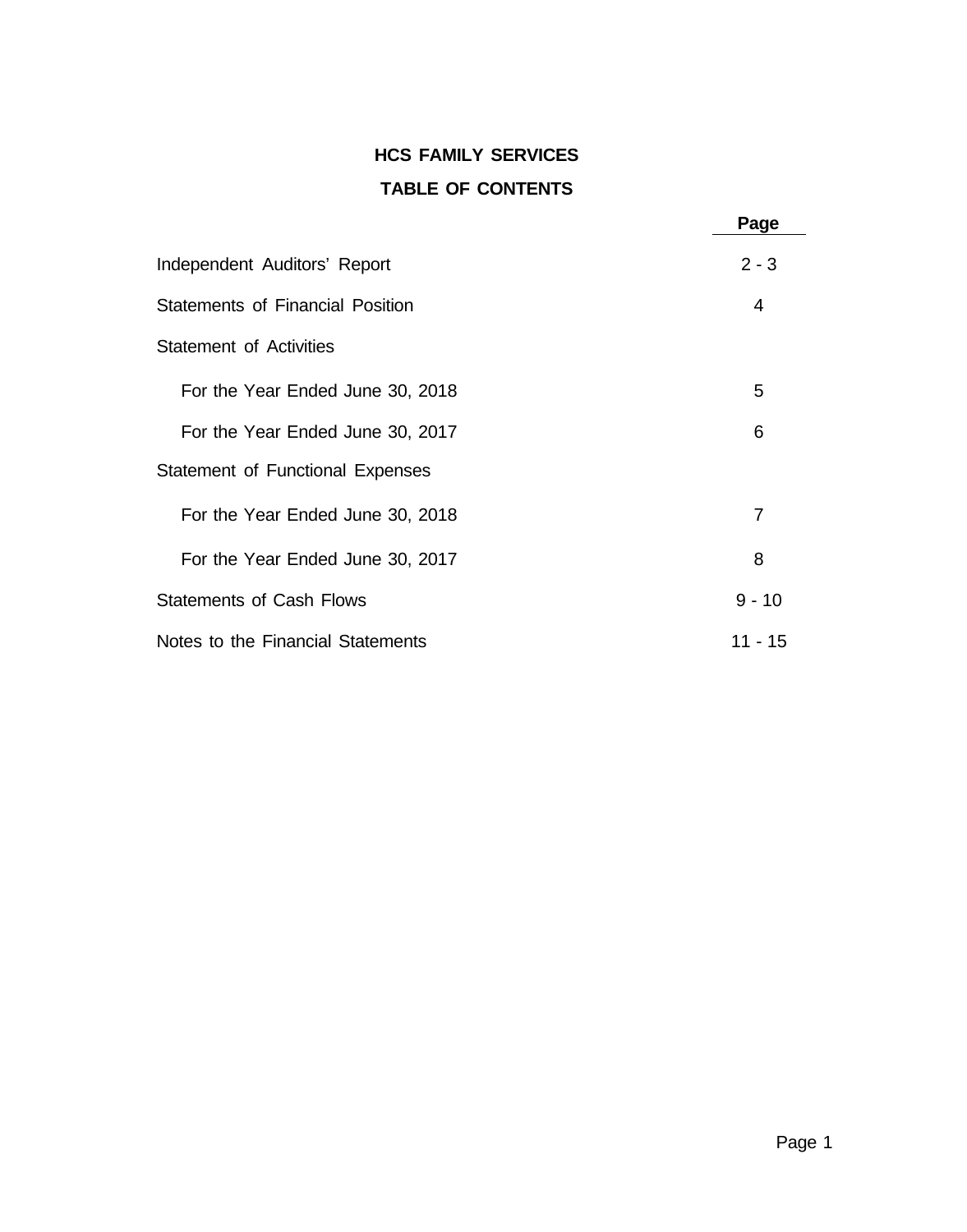

Certified Public Accountants 7900 S. Cass Avenue Darien, Illinois 60561  $(630)$  960-3317 FAX (630) 960-9960 www.knutte.com

## **INDEPENDENT AUDITORS' REPORT**

To the Board of Directors HCS Family Services

We have audited the accompanying financial statements of HCS Family Services (an Illinois not-for-profit corporation), which comprise the statements of financial position as of June 30, 2018 and 2017, and the related statements of activities, functional expenses and cash flows for the years then ended, and the related notes to the financial statements.

#### **Management's Responsibility for the Financial Statements**

Management is responsible for the preparation and fair presentation of these financial statements in accordance with accounting principles generally accepted in the United States of America; this includes the design, implementation, and maintenance of internal control relevant to the preparation and fair presentation of financial statements that are free from material misstatement, whether due to fraud or error.

#### **Auditors' Responsibility**

Our responsibility is to express an opinion on these financial statements based on our audits. We conducted our audits in accordance with auditing standards generally accepted in the United States of America. Those standards require that we plan and perform the audits to obtain reasonable assurance about whether the financial statements are free of material misstatement.

An audit involves performing procedures to obtain audit evidence about the amounts and disclosures in the financial statements. The procedures selected depend on the auditors' judgment, including the assessment of the risks of material misstatement of the financial statements, whether due to fraud or error. In making those risk assessments, the auditor considers internal control relevant to the entity's preparation and fair presentation of the financial statements in order to design audit procedures that are appropriate in the circumstances, but not for the purpose of expressing an opinion on the effectiveness of the entity's internal control. Accordingly, we express no such opinion. An audit also includes evaluating the appropriateness of accounting policies used and the reasonableness of significant accounting estimates made by management, as well as evaluating the overall presentation of the financial statements.

We believe that the audit evidence we have obtained is sufficient and appropriate to provide a basis for our audit opinions.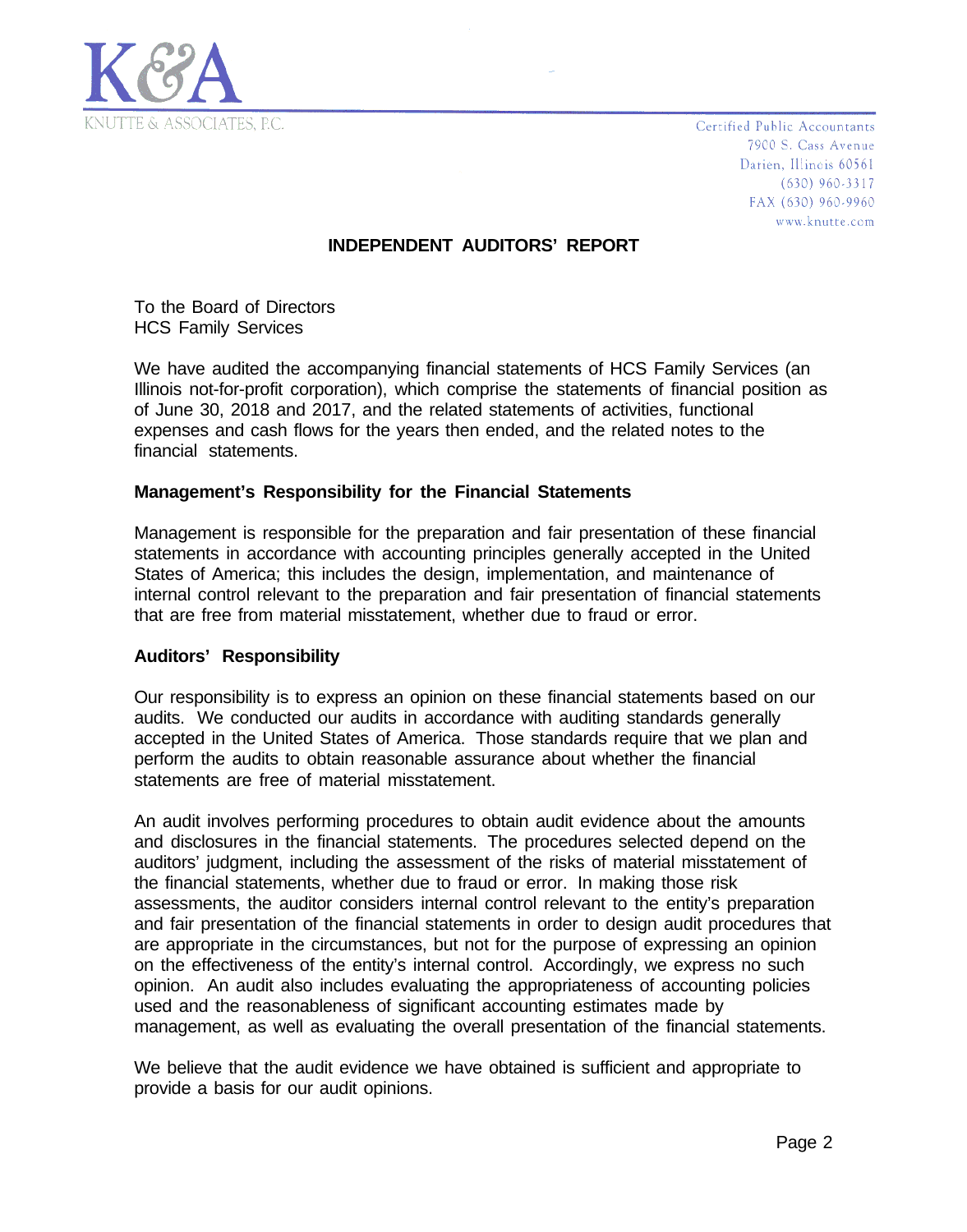## **Opinion**

In our opinion, the financial statements referred to above present fairly, in all material respects, the financial position of HCS Family Services as of June 30, 2018 and 2017, and the changes in its net assets and cash flows for the years then ended, in accordance with accounting principles generally accepted in the United States of America.

Kruitte ; Associates, P.C.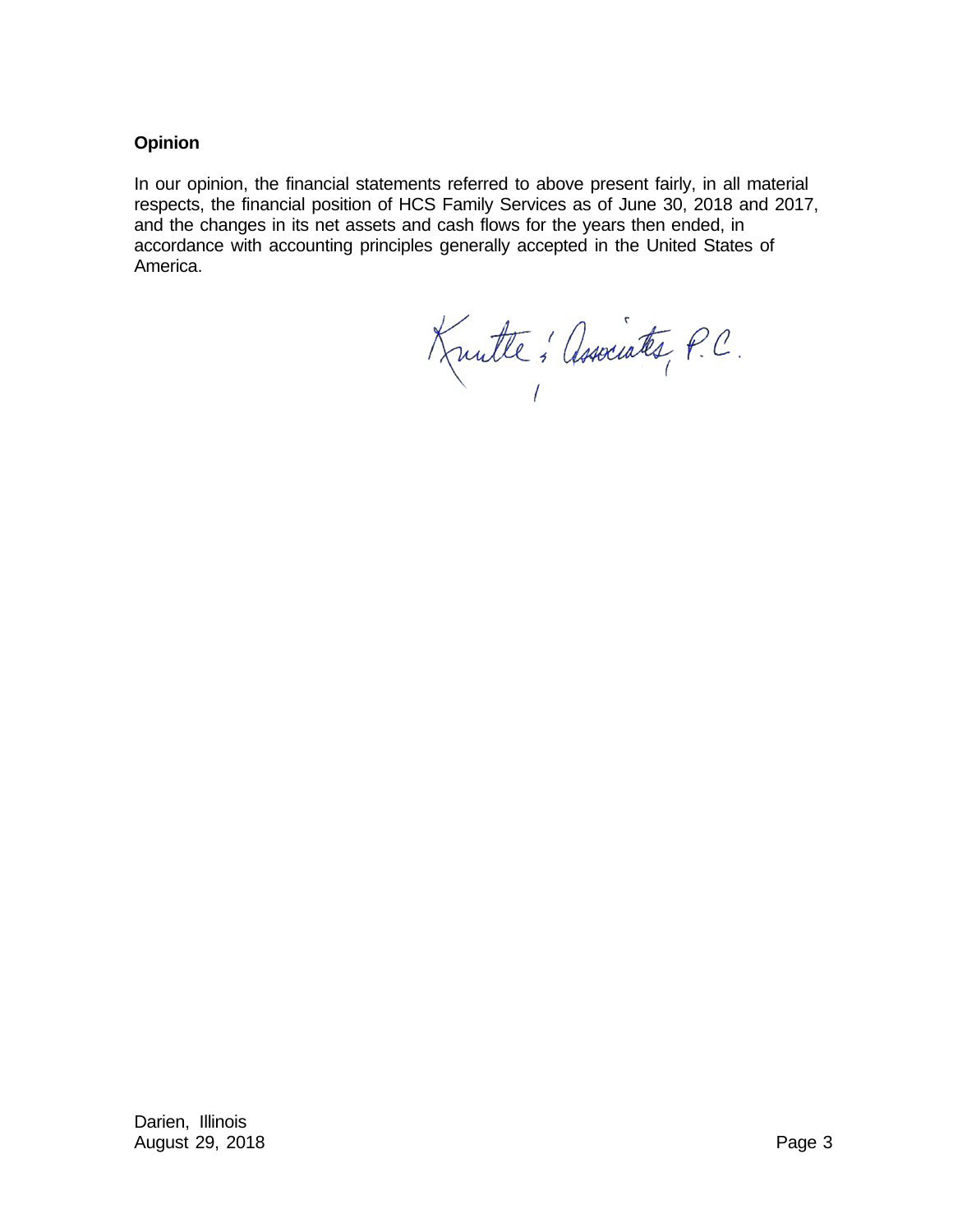## **HCS FAMILY SERVICES STATEMENTS OF FINANCIAL POSITION JUNE 30, 2018 AND 2017**

# **ASSETS**

|                                                  | 2018          | 2017          |
|--------------------------------------------------|---------------|---------------|
| <b>CURRENT ASSETS</b>                            |               |               |
| Cash                                             | \$<br>231,860 | \$<br>245,634 |
| <b>Prepaid Supplies</b>                          | 3,748         | 2,631         |
| <b>TOTAL CURRENT ASSETS</b>                      | 235,608       | 248,265       |
| <b>FIXED ASSETS</b>                              |               |               |
| Furniture and Equipment                          | 83,685        | 69,962        |
| Vehicle                                          | 30,125        | 30,125        |
| Leasehold Improvements                           | 6,631         | 6,631         |
|                                                  | 120,441       | 106,718       |
| Less – Accumulated Depreciation and Amortization | 74,814        | 62,221        |
| <b>TOTAL FIXED ASSETS</b>                        | 45,627        | 44,497        |
| <b>TOTAL ASSETS</b>                              | 281,235       | \$<br>292,762 |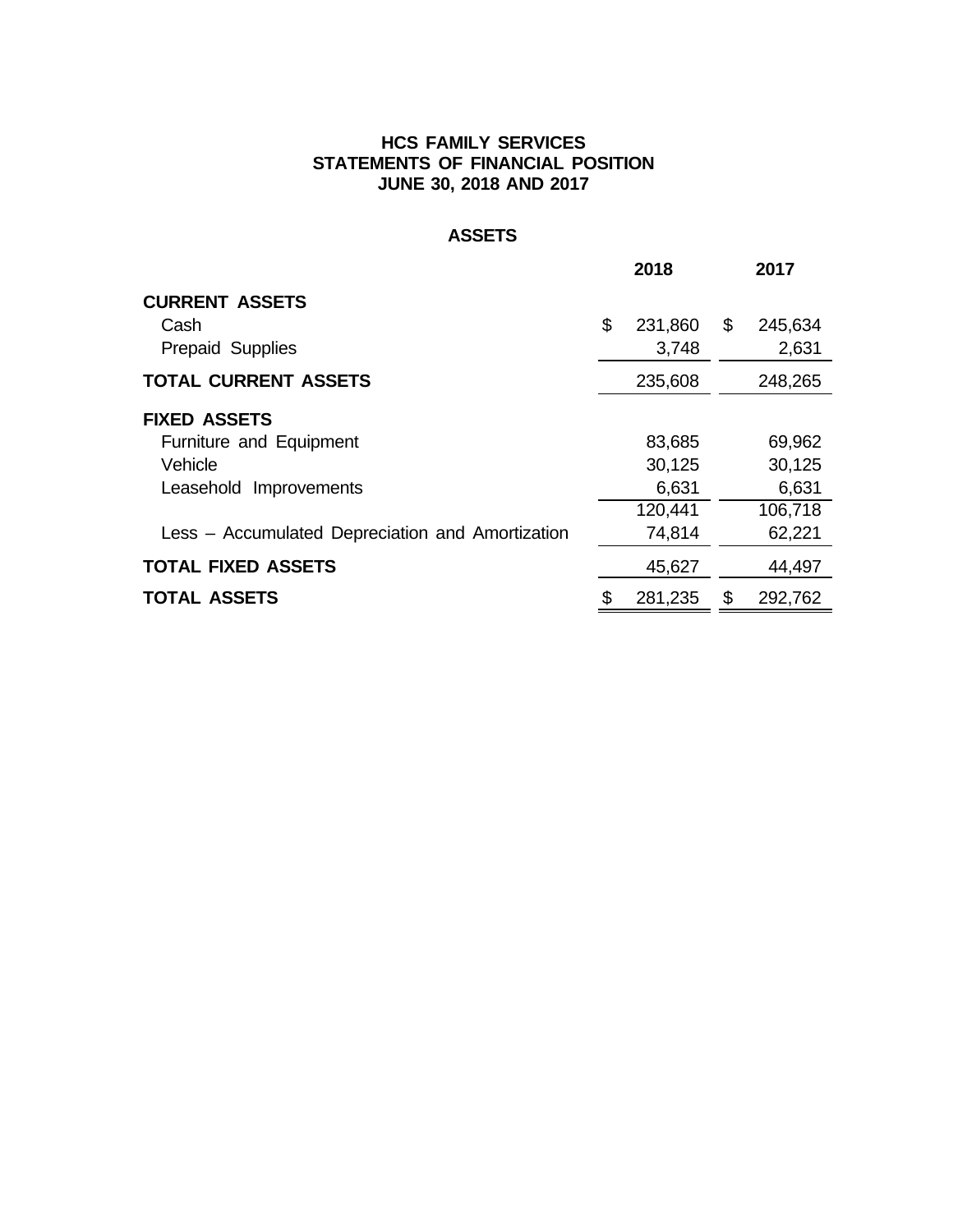# **LIABILITIES AND NET ASSETS**

|                                                                                 | 2018             | 2017                |
|---------------------------------------------------------------------------------|------------------|---------------------|
| <b>CURRENT LIABILITIES</b><br><b>Accounts Payable</b><br><b>Accrued Payroll</b> | \$<br>2,781<br>0 | \$<br>27,270<br>930 |
| <b>TOTAL CURRENT LIABILITIES</b>                                                | 2,781            | 28,200              |
| <b>TOTAL LIABILITIES</b>                                                        | 2,781            | 28,200              |
| <b>NET ASSETS</b><br>Unrestricted                                               | 278,454          | 264,562             |
| <b>TOTAL NET ASSETS</b>                                                         | 278,454          | 264,562             |
|                                                                                 |                  |                     |
| <b>TOTAL LIABILITIES AND NET ASSETS</b>                                         | \$<br>281,235    | \$<br>292,762       |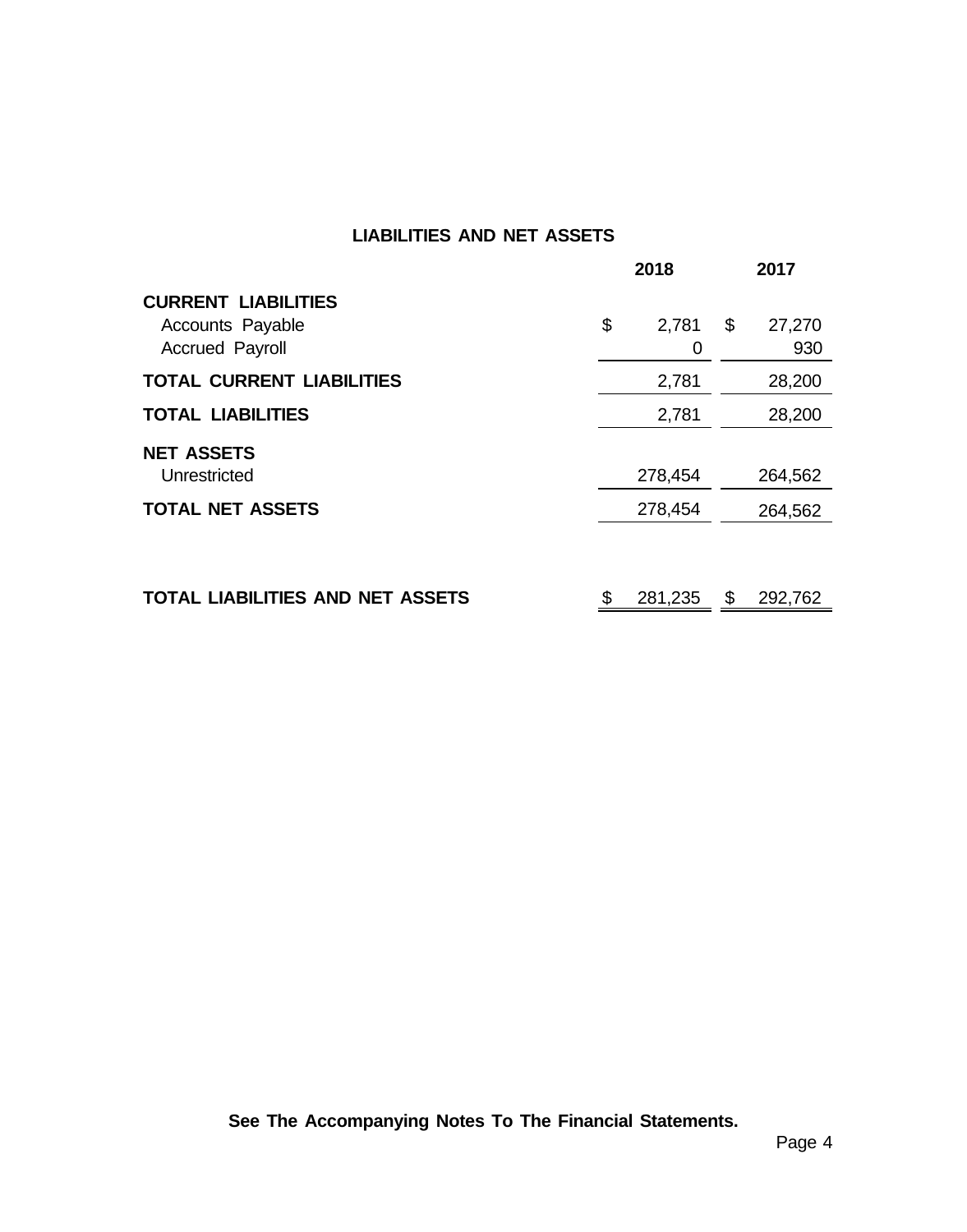#### **HCS FAMILY SERVICES STATEMENT OF ACTIVITIES FOR THE YEAR ENDED JUNE 30, 2018**

|                                       |                     |                   | <b>Temporarily</b> | <b>Permanently</b> |  |              |           |
|---------------------------------------|---------------------|-------------------|--------------------|--------------------|--|--------------|-----------|
|                                       | <b>Unrestricted</b> | <b>Restricted</b> |                    | <b>Restricted</b>  |  | <b>Total</b> |           |
| <b>PUBLIC SUPPORT AND REVENUES</b>    |                     |                   |                    |                    |  |              |           |
| In-Kind Donations                     | \$<br>825,280       | \$                | $\Omega$           | \$<br>$\pmb{0}$    |  | \$           | 825,280   |
| Grants                                | 208,540             |                   | 2,340              | $\mathbf 0$        |  |              | 210,880   |
| Contributions                         | 141,463             |                   | 0                  | $\Omega$           |  |              | 141,463   |
| Special Events (Net of Direct Benefit |                     |                   |                    |                    |  |              |           |
| to Donors of \$0)                     | 3,664               |                   | $\Omega$           | $\Omega$           |  |              | 3,664     |
| Interest                              | 1,049               |                   | 0                  | 0                  |  |              | 1,049     |
| Net Assets Released from              |                     |                   |                    |                    |  |              |           |
| <b>Restrictions</b>                   | 2,340               |                   | (2,340)            | 0                  |  |              | 0         |
| <b>TOTAL PUBLIC SUPPORT</b>           |                     |                   |                    |                    |  |              |           |
| <b>AND REVENUES</b>                   | 1,182,336           |                   | 0                  | $\mathbf 0$        |  |              | 1,182,336 |
| <b>FUNCTIONAL EXPENSES</b>            |                     |                   |                    |                    |  |              |           |
| Program Services                      | 1,055,373           |                   | $\Omega$           | $\mathbf 0$        |  |              | 1,055,373 |
| Management and General                | 40,635              |                   | $\Omega$           | $\Omega$           |  |              | 40,635    |
| Fundraising                           | 72,436              |                   | $\mathbf 0$        | $\mathbf 0$        |  |              | 72,436    |
| <b>TOTAL FUNCTIONAL EXPENSES</b>      | 1,168,444           |                   | 0                  | $\pmb{0}$          |  |              | 1,168,444 |
| <b>CHANGE IN NET ASSETS</b>           | 13,892              |                   | $\mathbf 0$        | $\mathbf 0$        |  |              | 13,892    |
| <b>NET ASSETS,</b>                    |                     |                   |                    |                    |  |              |           |
| <b>BEGINNING OF YEAR</b>              | 264,562             |                   | 0                  | 0                  |  |              | 264,562   |
| <b>END OF YEAR</b>                    | \$<br>278,454       | \$                | 0                  | \$<br>0            |  | \$           | 278,454   |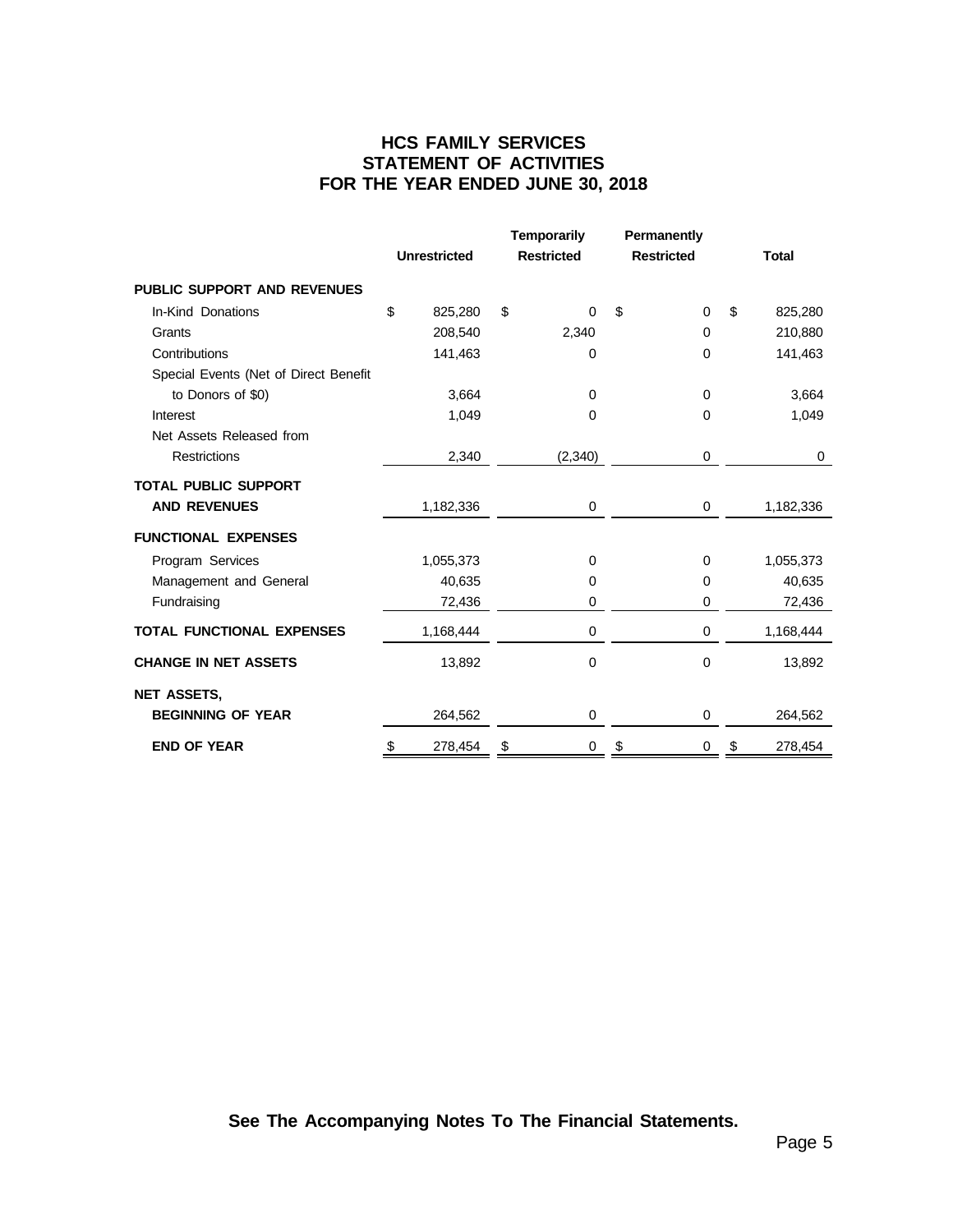#### **HCS FAMILY SERVICES STATEMENT OF ACTIVITIES FOR THE YEAR ENDED JUNE 30, 2017**

|                                       |               |                     |                   | <b>Temporarily</b> | Permanently       |             |               |              |
|---------------------------------------|---------------|---------------------|-------------------|--------------------|-------------------|-------------|---------------|--------------|
|                                       |               | <b>Unrestricted</b> | <b>Restricted</b> |                    | <b>Restricted</b> |             |               | <b>Total</b> |
| PUBLIC SUPPORT, REVENUES              |               |                     |                   |                    |                   |             |               |              |
| <b>AND GAINS</b>                      |               |                     |                   |                    |                   |             |               |              |
| In-Kind Donations                     | \$            | 1,042,502           | \$                | $\Omega$           | \$                | $\mathbf 0$ | \$            | 1,042,502    |
| Grants                                |               | 295,000             |                   | 2,950              |                   | $\mathbf 0$ |               | 297,950      |
| Contributions                         |               | 127,953             |                   | 0                  |                   | $\Omega$    |               | 127,953      |
| Gain on Sale of Fixed Asset           |               | 2,168               |                   | 0                  |                   | $\Omega$    |               | 2,168        |
| Interest                              |               | 211                 |                   | 0                  |                   | 0           |               | 211          |
| Special Events (Net of Direct Benefit |               |                     |                   |                    |                   |             |               |              |
| to Donors of $$2,747$ )               |               | (1,298)             |                   | 0                  |                   | $\mathbf 0$ |               | (1, 298)     |
| Net Assets Released from              |               |                     |                   |                    |                   |             |               |              |
| Restrictions                          |               | 5,450               |                   | (5,450)            |                   | 0           |               | $\mathbf 0$  |
| TOTAL PUBLIC SUPPORT,                 |               |                     |                   |                    |                   |             |               |              |
| <b>REVENUES AND GAINS</b>             |               | 1,471,986           |                   | (2,500)            |                   | $\mathbf 0$ |               | 1,469,486    |
| <b>FUNCTIONAL EXPENSES</b>            |               |                     |                   |                    |                   |             |               |              |
| Program Services                      |               | 1,072,918           |                   | 0                  |                   | $\mathbf 0$ |               | 1,072,918    |
| Management and General                |               | 162,885             |                   | 0                  |                   | $\Omega$    |               | 162,885      |
| Fundraising                           |               | 85,892              |                   | 0                  |                   | 0           |               | 85,892       |
| TOTAL FUNCTIONAL EXPENSES             |               | 1,321,695           |                   | 0                  |                   | $\mathbf 0$ |               | 1,321,695    |
| <b>CHANGE IN NET ASSETS</b>           |               | 150,291             |                   | (2,500)            |                   | $\mathbf 0$ |               | 147,791      |
| <b>NET ASSETS,</b>                    |               |                     |                   |                    |                   |             |               |              |
| <b>BEGINNING OF YEAR</b>              |               | 114,271             |                   | 2,500              |                   | $\,0\,$     |               | 116,771      |
| <b>END OF YEAR</b>                    | $\frac{1}{2}$ | 264,562             | \$                | 0                  | <u>\$</u>         | 0           | $\frac{1}{2}$ | 264,562      |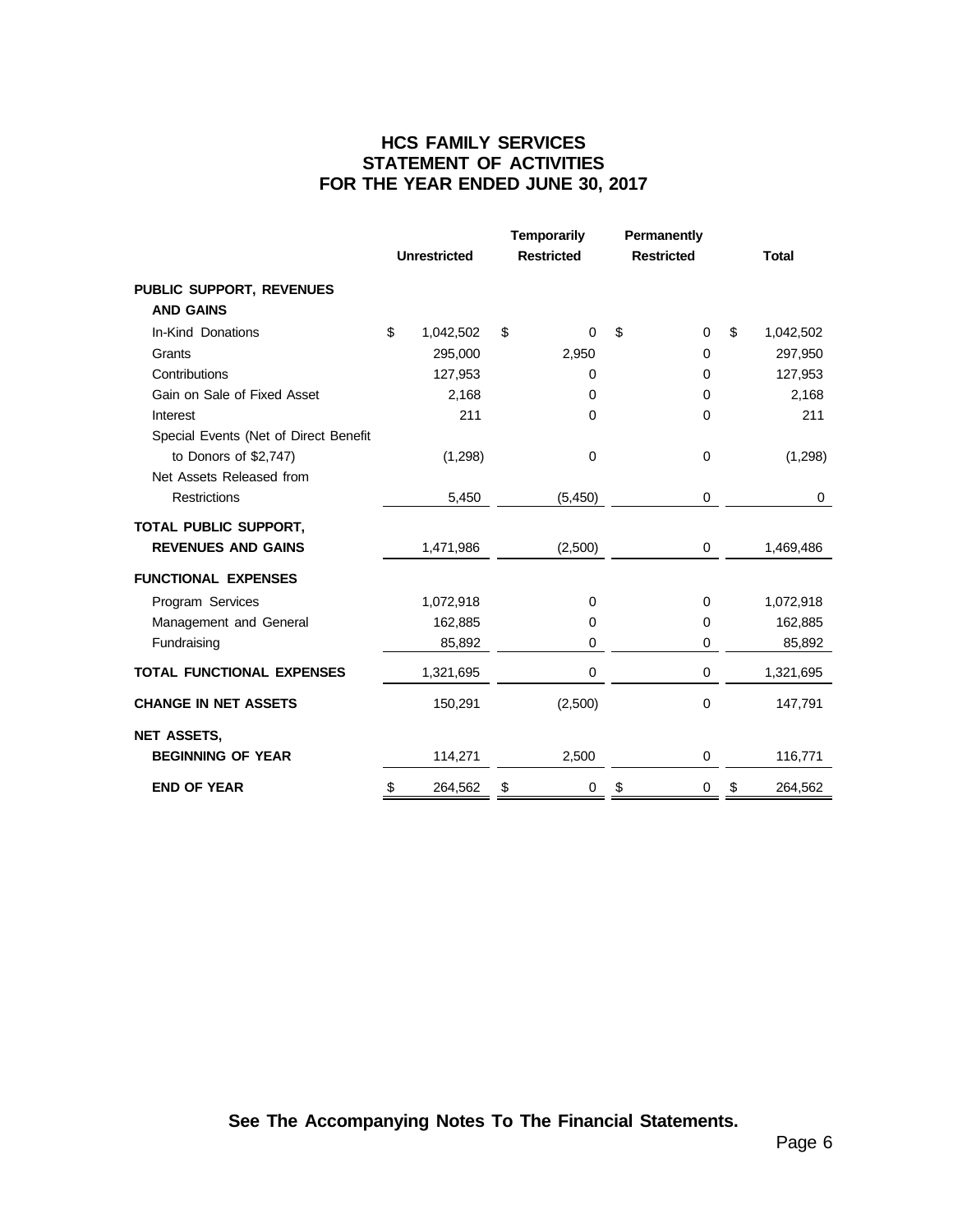#### **HCS FAMILY SERVICES STATEMENT OF FUNCTIONAL EXPENSES FOR THE YEAR ENDED JUNE 30, 2018**

|                                  | Program         |         | <b>Management</b> |                    |          |                 |
|----------------------------------|-----------------|---------|-------------------|--------------------|----------|-----------------|
|                                  | <b>Services</b> |         | and General       | <b>Fundraising</b> |          | <b>Total</b>    |
| <b>FUNCTIONAL EXPENSES</b>       |                 |         |                   |                    |          |                 |
| <b>Accounting Fees</b>           | \$              | 2,593   | \$<br>2,594       | \$                 | 2,593    | \$<br>7,780     |
| Advertising                      |                 | 0       | 200               |                    | 600      | 800             |
| Assistance to Individuals        |                 | 777,854 | $\Omega$          |                    | 0        | 777,854         |
| <b>Bank Fees</b>                 |                 | 0       | 0                 |                    | 642      | 642             |
| <b>Contract Services</b>         |                 | 3,141   | 7,877             |                    | 6,976    | 17,994          |
| Depreciation and Amortization    |                 | 11,537  | 528               |                    | 528      | 12,593          |
| <b>Donated Facilities</b>        |                 | 85,309  | 2,272             |                    | 5,776    | 93,357          |
| <b>Donated Services</b>          |                 | 0       | 1,900             |                    | 0        | 1,900           |
| Equipment Repair and Maintenance |                 | 6,556   | 1,639             |                    | 0        | 8,195           |
| Insurance                        |                 | 10,245  | 2,682             |                    | 0        | 12,927          |
| Legal                            |                 | 0       | 10                |                    | 0        | 10              |
| Memberships and Subscriptions    |                 | 964     | 104               |                    | $\Omega$ | 1,068           |
| Miscellaneous                    |                 | 1,007   | 1,219             |                    | 0        | 2,226           |
| Payroll                          |                 | 122,233 | 15,071            |                    | 38,489   | 175,793         |
| Payroll - Administrative Fee     |                 | 1,970   | 217               |                    | 551      | 2,738           |
| Payroll Taxes and Benefits       |                 | 20,978  | 2,307             |                    | 5,867    | 29,152          |
| Postage                          |                 | 0       | 0                 |                    | 911      | 911             |
| Printing and Copying             |                 | 0       | 104               |                    | 6,019    | 6,123           |
| Supplies                         |                 | 571     | 571               |                    | 571      | 1,713           |
| Telephone and Internet           |                 | 10,415  | 1,146             |                    | 2,913    | 14,474          |
| Travel                           |                 | 0       | 194               |                    | 0        | 194             |
| TOTAL FUNCTIONAL EXPENSES        | 1,055,373<br>\$ |         | \$<br>40,635      | \$                 | 72,436   | \$<br>1,168,444 |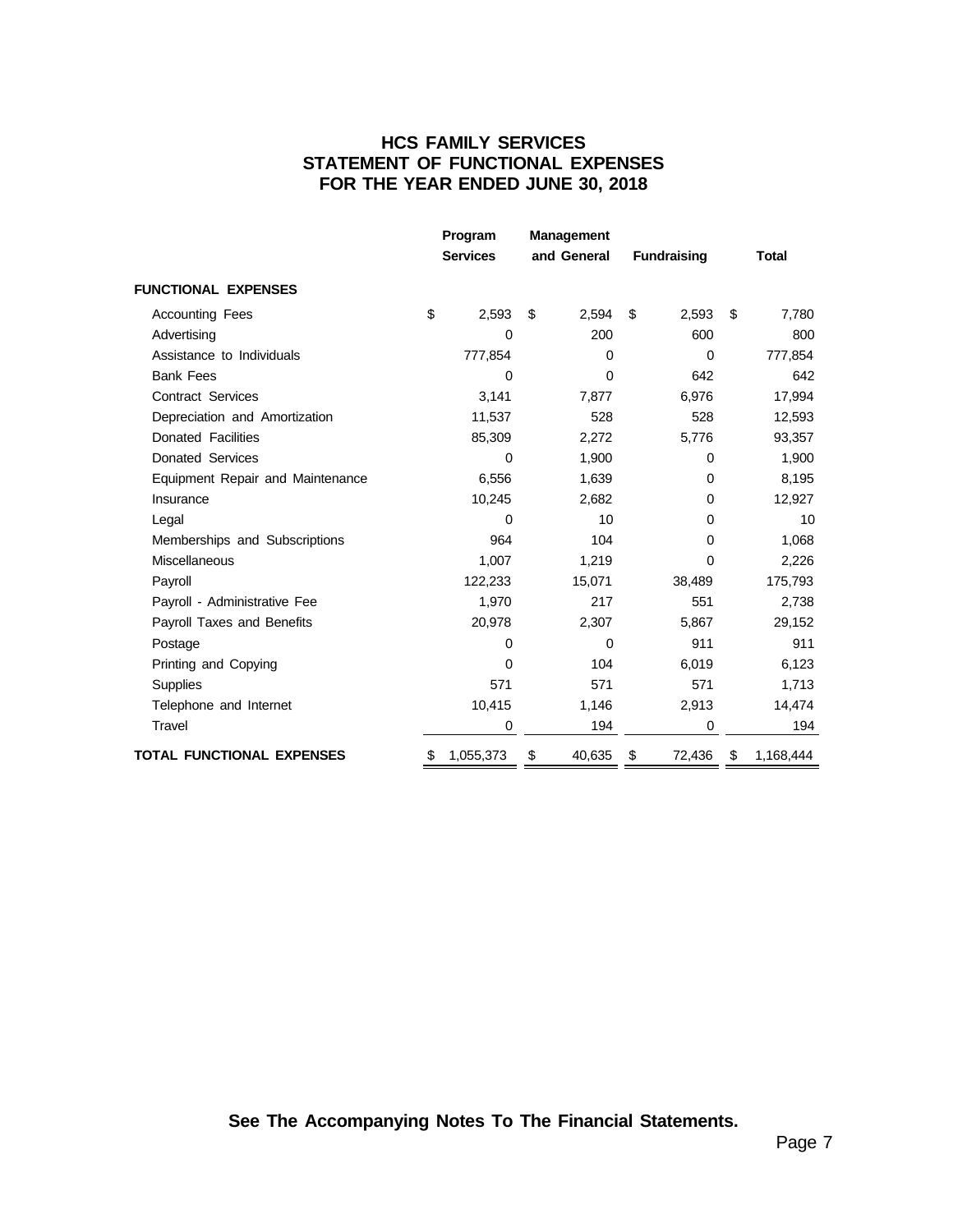#### **HCS FAMILY SERVICES STATEMENT OF FUNCTIONAL EXPENSES FOR THE YEAR ENDED JUNE 30, 2017**

|                                  | Program         | <b>Management</b> |                    |                 |
|----------------------------------|-----------------|-------------------|--------------------|-----------------|
|                                  | <b>Services</b> | and General       | <b>Fundraising</b> | <b>Total</b>    |
| <b>FUNCTIONAL EXPENSES</b>       |                 |                   |                    |                 |
| <b>Accounting Fees</b>           | \$<br>0         | \$<br>19,000      | \$<br>0            | \$<br>19,000    |
| Advertising                      | 486             | 0                 | 485                | 971             |
| Assistance to Individuals        | 938,041         | 0                 | 0                  | 938,041         |
| <b>Bank Fees</b>                 | 0               | 709               | 0                  | 709             |
| <b>Contract Services</b>         | 0               | 24,176            | 0                  | 24,176          |
| Depreciation and Amortization    | 0               | 12,327            | 0                  | 12,327          |
| Donated Facilities               | 30,869          | 30,869            | 30,869             | 92,607          |
| <b>Donated Services</b>          | 0               | 12,469            | $\Omega$           | 12,469          |
| Equipment Repair and Maintenance | 2,355           | 1,983             | 2,354              | 6,692           |
| Insurance                        | $\Omega$        | 8,063             | $\Omega$           | 8,063           |
| Interest                         | 0               | 83                | $\Omega$           | 83              |
| Memberships and Subscriptions    | 891             | 446               | 891                | 2,228           |
| Payroll                          | 77,991          | 38,995            | 38,996             | 155,982         |
| Payroll - Administrative Fee     | $\Omega$        | 2,062             | $\Omega$           | 2,062           |
| Payroll Taxes and Benefits       | 15,166          | 7,583             | 7,584              | 30,333          |
| Postage                          | 830             | 415               | 831                | 2,076           |
| Printing and Copying             | 354             | 177               | 354                | 885             |
| Supplies                         | 1,122           | 1,122             | 1,122              | 3,366           |
| Telephone and Internet           | 4,228           | 2,114             | 2,114              | 8,456           |
| Travel                           | 585             | 292               | 292                | 1,169           |
| TOTAL FUNCTIONAL EXPENSES        | 1,072,918<br>\$ | 162,885<br>\$     | 85,892<br>\$       | 1,321,695<br>\$ |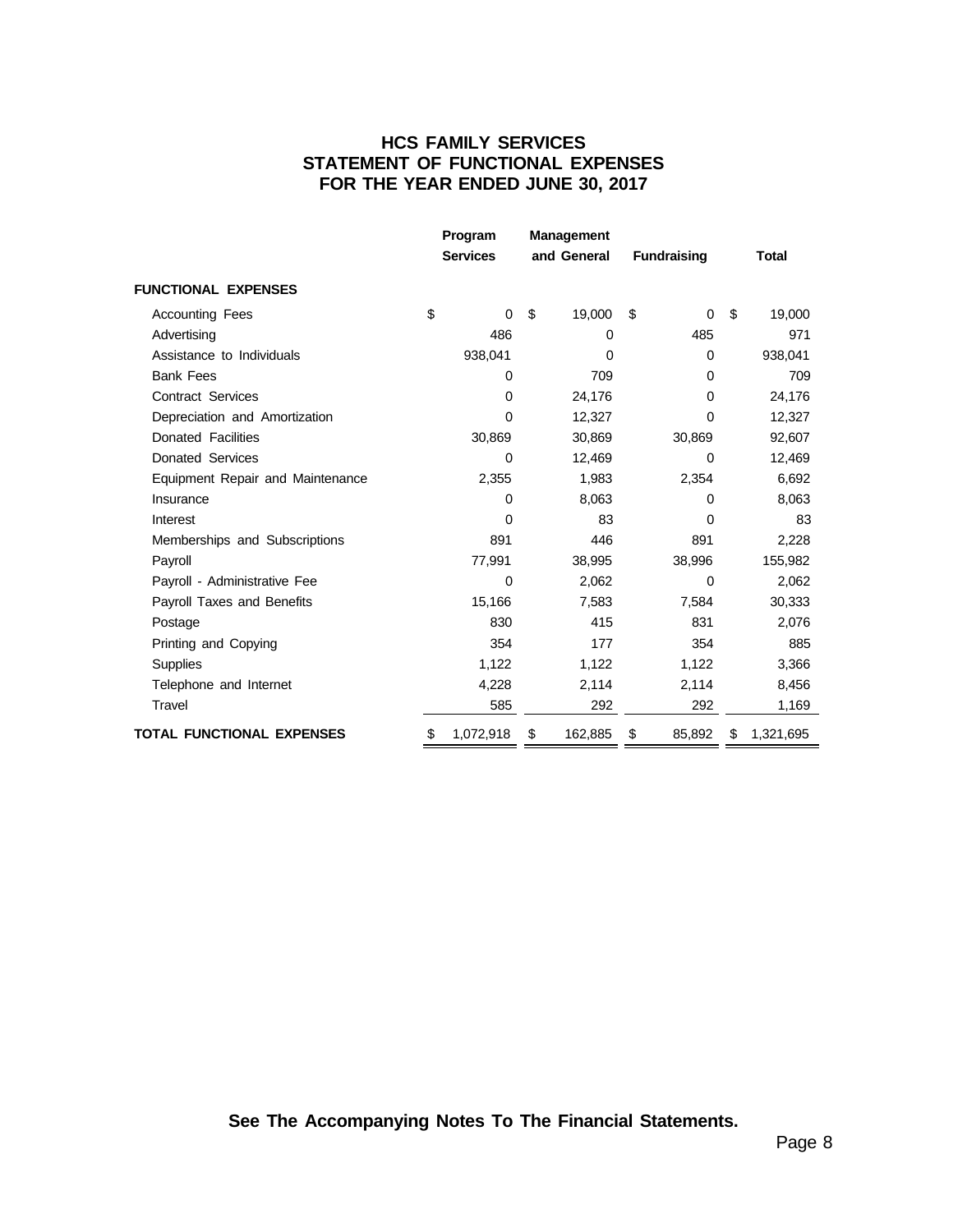#### **HCS FAMILY SERVICES STATEMENTS OF CASH FLOWS FOR THE YEARS ENDED JUNE 30, 2018 AND 2017**

|                                                                                                                                                                              |                           | 2018                                        |               | 2017                                      |
|------------------------------------------------------------------------------------------------------------------------------------------------------------------------------|---------------------------|---------------------------------------------|---------------|-------------------------------------------|
| <b>CASH FLOWS FROM OPERATING ACTIVITIES</b><br>Received from Public and Grants<br>Interest Received<br>Paid to Suppliers and Employees<br>Interest Paid<br>Income Taxes Paid | \$                        | 356,007 \$<br>1,049<br>(357, 107)<br>0<br>0 |               | 478,052<br>211<br>(266, 677)<br>(83)<br>0 |
| NET CASH (USED IN) PROVIDED BY OPERATING<br><b>ACTIVITIES</b>                                                                                                                |                           | (51)                                        |               | 211,503                                   |
| <b>CASH FLOWS FROM INVESTING ACTIVITIES</b><br>Proceeds from Sale of Fixed Assets<br>Payments for Purchase of Fixed Assets                                                   |                           | 0<br>(13, 723)                              |               | 10,000<br>0                               |
| NET CASH (USED IN) PROVIDED BY INVESTING<br><b>ACTIVITIES</b>                                                                                                                |                           | (13, 723)                                   |               | 10,000                                    |
| <b>CASH FLOWS FROM FINANCING ACTIVITIES</b><br>Advances on Line of Credit<br>Repayments on Line of Credit                                                                    |                           | $\overline{0}$<br>0                         |               | 39,800<br>(39, 800)                       |
| NET CASH PROVIDED BY FINANCING ACTIVITIES                                                                                                                                    |                           | 0                                           |               | 0                                         |
| NET (DECREASE) INCREASE IN CASH AND CASH<br><b>EQUIVALENTS</b>                                                                                                               |                           | (13, 774)                                   |               | 221,503                                   |
| <b>CASH AND CASH EQUIVALENTS,</b>                                                                                                                                            |                           |                                             |               |                                           |
| <b>BEGINNING OF YEAR</b>                                                                                                                                                     |                           | 245,634                                     |               | 24,131                                    |
| <b>END OF YEAR</b>                                                                                                                                                           |                           | <u>231,860</u>                              | $\mathcal{S}$ | 245,634                                   |
| <b>NON-CASH OPERATING ACTIVITIES</b><br><b>Donated Facilities</b><br><b>Donated Goods</b><br><b>Donated Services</b>                                                         | \$                        | 93,357<br>730,023<br>1,900                  | \$            | 92,607<br>914,700<br>12,469               |
| TOTAL NON-CASH OPERATING ACTIVITIES                                                                                                                                          | \$                        |                                             |               | <u>825,280 \$ 1,019,776</u>               |
| <b>NON-CASH INVESTING ACTIVITIES</b><br><b>Donated Fixed Assets</b>                                                                                                          | \$                        | $\mathbf{0}$                                | - \$          | 22,726                                    |
| TOTAL NON-CASH INVESTING ACTIVITIES                                                                                                                                          | $\boldsymbol{\mathsf{S}}$ |                                             | \$            | <u>22,726</u>                             |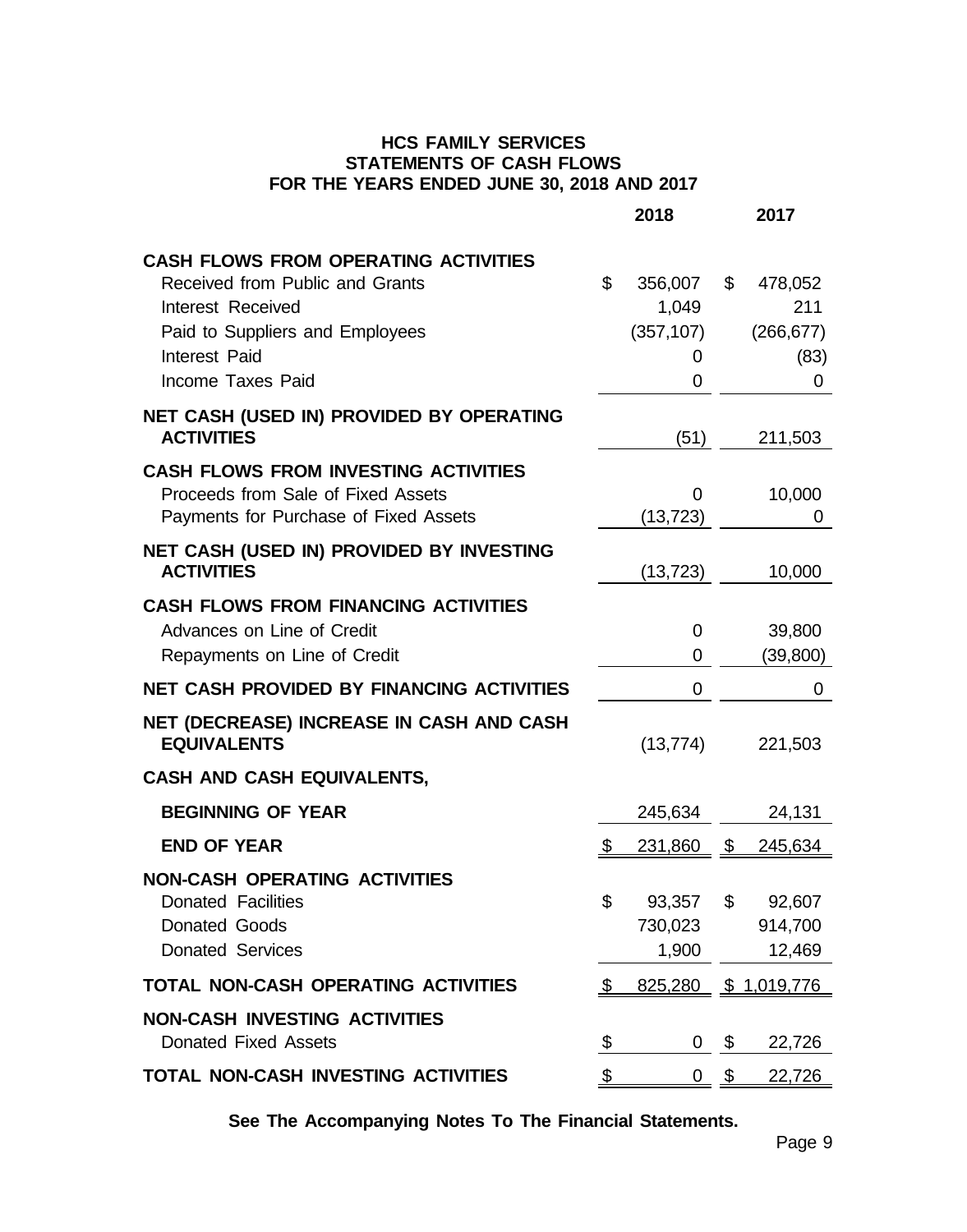#### **HCS FAMILY SERVICES STATEMENTS OF CASH FLOWS (CONTINUED) FOR THE YEARS ENDED JUNE 30, 2018 AND 2017**

|                                                                                                                    | 2018         |               | 2017      |
|--------------------------------------------------------------------------------------------------------------------|--------------|---------------|-----------|
| RECONCILIATION OF CHANGE IN NET ASSETS TO<br>NET CASH (USED IN) PROVIDED BY OPERATING<br><b>ACTIVITIES</b>         |              |               |           |
| Change in Net Assets                                                                                               | \$<br>13,892 | $\mathcal{L}$ | 147,791   |
| Adjustments to Reconcile Change in Net Assets to<br>Net Cash (Used In) Provided By Operating<br><b>Activities:</b> |              |               |           |
| Depreciation and Amortization                                                                                      | 12,593       |               | 12,327    |
| Donated Fixed Assets                                                                                               | 0            |               | (22, 726) |
| Gain on Sale of Fixed Asset                                                                                        | $\Omega$     |               | (2, 168)  |
| Changes in Certain Assets and Liabilities:                                                                         |              |               |           |
| <b>Grants Receivable</b>                                                                                           | $\Omega$     |               | 50,700    |
| <b>Prepaid Supplies</b>                                                                                            | (1, 117)     |               | 2,937     |
| Accounts Payable                                                                                                   | (24, 489)    |               | 23,994    |
| <b>Accrued Payroll</b>                                                                                             | (930)        |               | (1,352)   |
| <b>Total Adjustments</b>                                                                                           | (13, 943)    |               | 63,712    |
| NET CASH (USED IN) PROVIDED BY OPERATING<br><b>ACTIVITIES</b>                                                      | (51)         | \$            | 211,503   |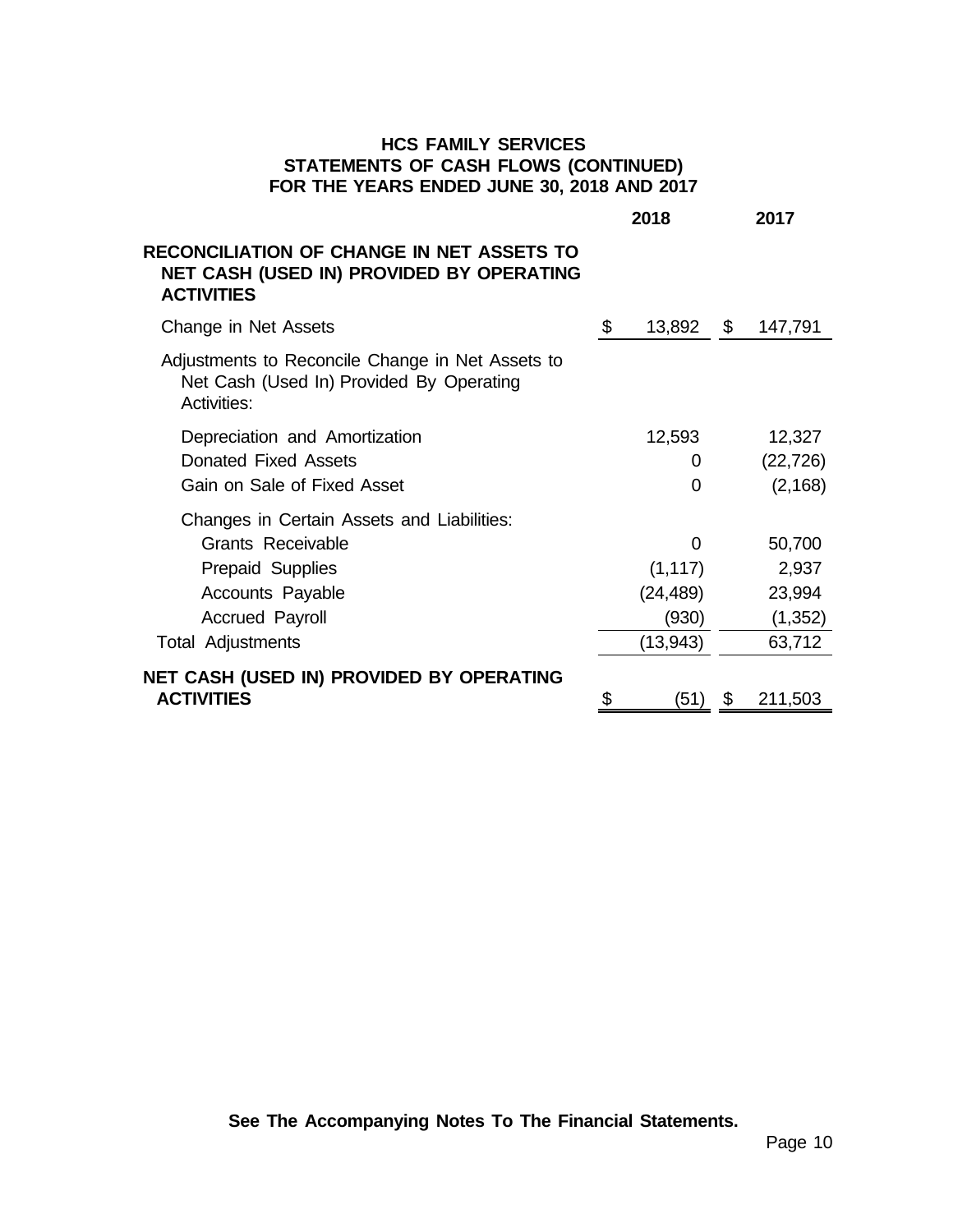#### **NOTE 1- NATURE OF ORGANIZATION AND SUMMARY OF SIGNIFICANT ACCOUNTING POLICIES**

#### A) Nature of Organization

HCS Family Services (the "Organization") is an Illinois nonprofit organization providing emergency or interim assistance to individuals who are not eligible for public aid and serves residents of Hinsdale, Clarendon Hills, Oak Brook, Willowbrook, Burr Ridge, Darien, Westmont and surrounding unincorporated areas. A summary of the Organization's program services are described below:

*Food Pantry Services* - Provides families with nutritious foods and household items based on individual preferences and needs.

B) Basis of Accounting

The Organization's accounts are maintained on the accrual basis of accounting. Grants and other contributions are reported as temporarily restricted support if they are received with stipulations that limit the use of the funding. When the restriction expires, that is, when a stipulated time restriction ends or purpose restriction is accomplished, temporarily restricted net assets are reclassified to unrestricted net assets and reported in the statements of activities as net assets released from restrictions. Expenses are recorded when incurred.

C) Basis of Presentation

The Organization reports information regarding its financial position and activities according to three classes of net assets: unrestricted net assets, temporarily restricted net assets, and permanently restricted net assets. The Organization does not use fund accounting.

D) Accounting Policies

Cash and Cash Equivalents - For purposes of reporting cash flows, cash is defined as cash on hand, amounts held at financial institutions, and short-term highly liquid investments that are readily convertible to known amounts of cash. Investments with an original maturity of three months or less are considered short-term for these purposes.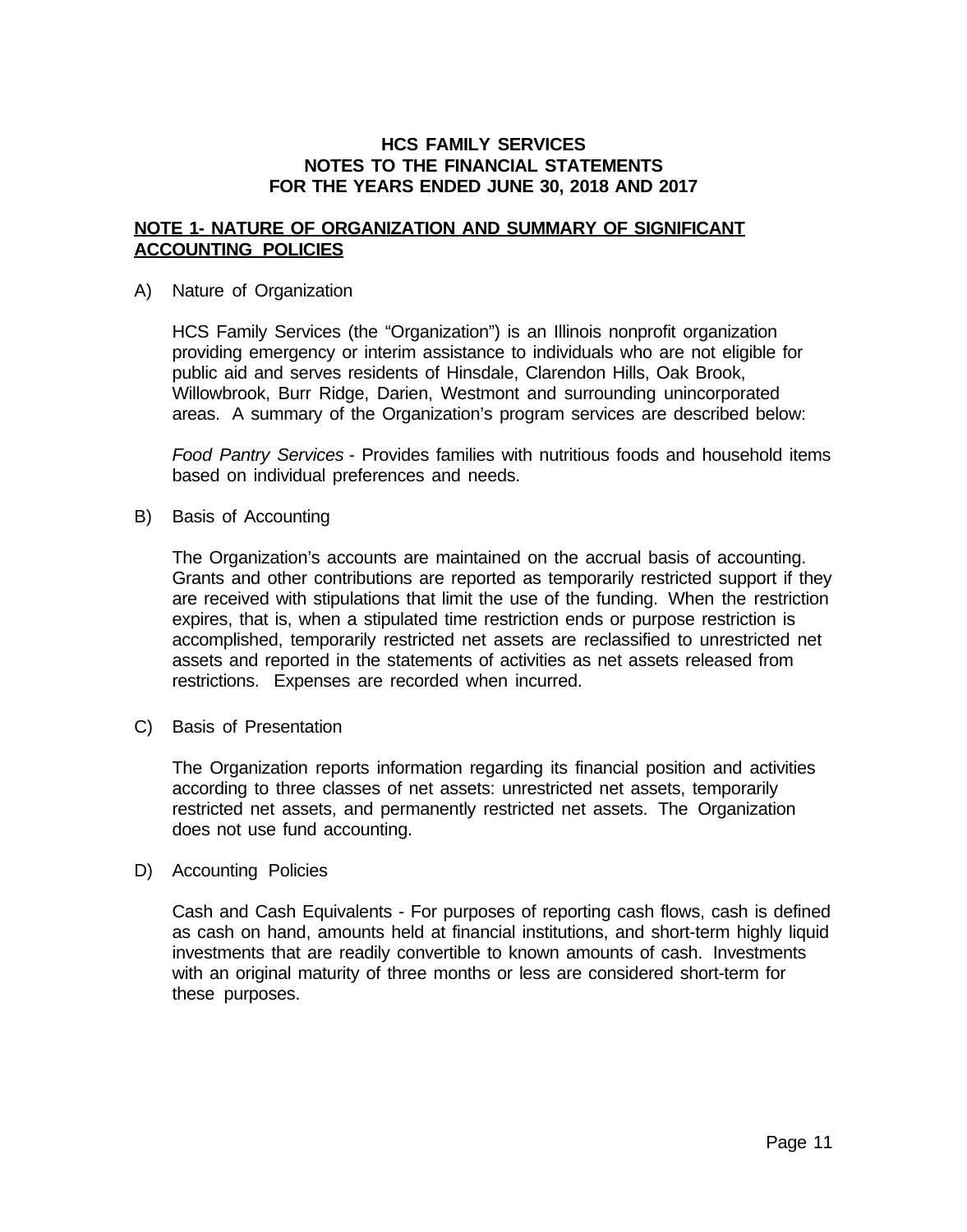#### **NOTE 1- NATURE OF ORGANIZATION AND SUMMARY OF SIGNIFICANT ACCOUNTING POLICIES**

#### D) Accounting Policies (Continued)

Allowance for Doubtful Accounts - Management provides for probable uncollectible amounts through bad debt expense and an adjustment to a valuation allowance based on its assessment of the current status of individual receivables. Balances still outstanding after management has used reasonable collection efforts are written off through a charge to the valuation allowance and a credit to the applicable receivable. The allowance for doubtful accounts at June 30, 2018 and 2017 is \$0, respectively.

Fixed Assets - Fixed asset purchases are recorded at cost, while donated fixed assets are recorded at fair value on the date of donation. Expenditures for repairs and maintenance are charged to expense as incurred, whereas renewals and betterments that extend the lives of property are capitalized. The Organization capitalizes capital expenditures above \$1,000. Depreciation and amortization is computed on the straight-line and accelerated methods over various useful lives. Depreciation and amortization expense for the years ended June 30, 2018 and 2017 is \$12,593 and \$12,327, respectively.

Use of Estimates - The preparation of financial statements in conformity with generally accepted accounting principles requires management to make estimates and assumptions that affect the reported amounts of assets and liabilities and disclosure of contingent assets and liabilities at the date of the financial statements and the reported amounts of revenues and expenses during the reporting period. Actual results could differ from those estimates.

Income Taxes - The Organization is a not-for-profit organization that is exempt from income taxes under Section 501(c)(3) of the Internal Revenue Code and is classified as other than a private foundation. Accordingly, a provision for income taxes has not been made on the financial statements. The Organization files its tax returns with the U.S. federal and various state and local jurisdictions. With few execptions, the Organization is no longer subject to examinations by major tax jurisdictions for tax years 2014 and prior.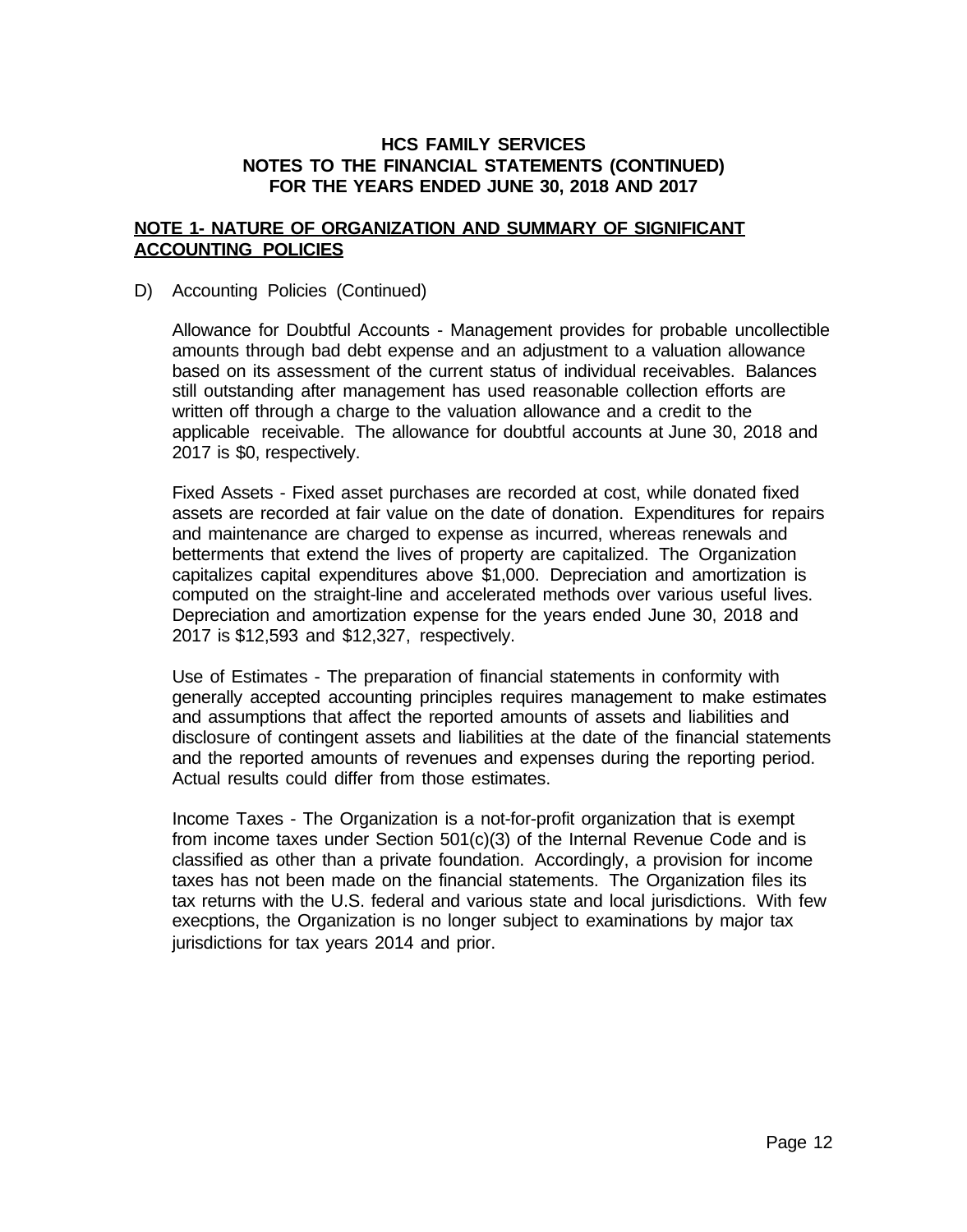#### **NOTE 2 - LINE OF CREDIT**

The Organization has a \$50,000 line of credit with Evergreen Bank Group dated June 1, 2018, with interest at prime plus 5% maturing on June 1, 2019. The line of credit is secured by business assets. At June 30, 2018 and 2017, the balance on the line of credit is \$0.

#### **NOTE 3 - NET ASSET RESTRICTIONS AND DESIGNATIONS**

Net assets were released from restrictions by incurring expenses satisfying the purpose or time restrictions specified by donors as follows at June 30, 2018 and 2017:

|                           | 2018 |       | 2017  |
|---------------------------|------|-------|-------|
| Equipment Purchase        |      | 2,340 |       |
| <b>Emergency Services</b> |      |       | 2,500 |
| <b>Executive Coaching</b> |      |       | 2,950 |
|                           |      | 2,340 | 5,450 |

#### **NOTE 4 - SUMMARY OF GRANTS**

The Organization received the following grants during the years ended June 30, 2018 and 2017:

|                                      | 2018          | 2017          |
|--------------------------------------|---------------|---------------|
| Grantor                              |               |               |
| Hinsdale Junior Woman's Club         | \$<br>153,450 | \$<br>240,000 |
| Enterprise Holdings Foundation       | 20,000        | 20,000        |
| The Grainger Foundation              | 20,000        |               |
| Anonymous                            | 10,000        | 10,000        |
| The Graff Charitable Foundation      | 2,500         |               |
| <b>Blue Cross Blue Shield</b>        | 2,500         |               |
| DuePage Foundation                   | 2,430         |               |
| <b>Community Memorial Foundation</b> |               | 27,950        |
|                                      | 210.880       | 297.950       |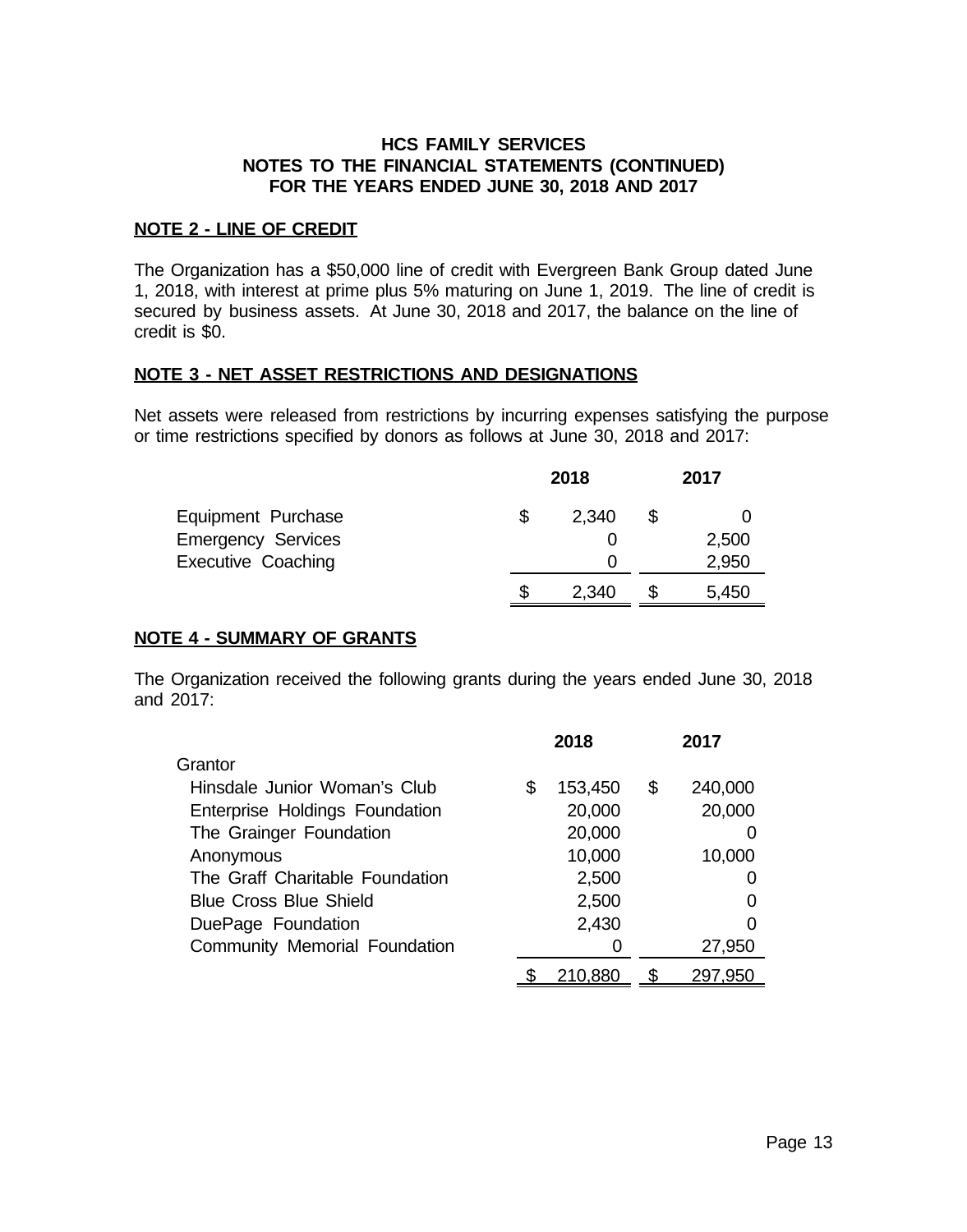#### **NOTE 5 - IN-KIND DONATIONS**

#### Donated Facilities

Donated facilities are recognized as in-kind donation revenues at their estimated fair value when contributed to the Organization. During the years ended June 30, 2018 and 2017, the Organization received donated facilities valued at \$93,357 and \$92,607, respectively. These amounts are shown within in-kind donations revenue on the statements of activities and donated facilities expense on the statements of functional expenses.

#### Donated Goods

Donated goods are recognized as a contribution at their estimated fair value when donated to the Organization. During the years ended June 30, 2018 and 2017, the Organization received donated food, clothing, furniture, and holiday gifts for distribution through the Organization's assistance programs, respectively. Total donated goods for the years ended June 30, 2018 and 2017 are valued at \$730,023 and \$914,700, respectively. These amounts are shown within in-kind donations revenue on the statements of activities and within assistance to individuals on the statements of functional expenses.

#### Donated Services

Donated services are recognized as in-kind revenues at their estimated fair value when they create or enhance nonfinancial assets or they require specialized skills which would need to be purchased if they were not donated. For the years ended June 30, 2018 and 2017, donated payroll services, phone service, and marketing service amount to \$1,900 and \$12,469, respectively, and are reflected in the statements of activities as in-kind revenues and donated services on the statements of functional expenses. The Organization also receives donated services from volunteers who assist in a variety of tasks associated with collecting and storing in kind donations. No amounts have been recognized in the accompanying statements for these volunteer services because the criteria for recognition of such volunteer effort have not been satisfied.

#### Donated Fixed Assets

Donated fixed assets are recognized as in-kind revenues at fair value on the date of donation. For the year ended June 30, 2017, donated fixed assets amount to \$22,726. This amount is shown within in-kind revenue in the statement of activities and furniture and equipment and leasehold improvements on the statements of financial position.